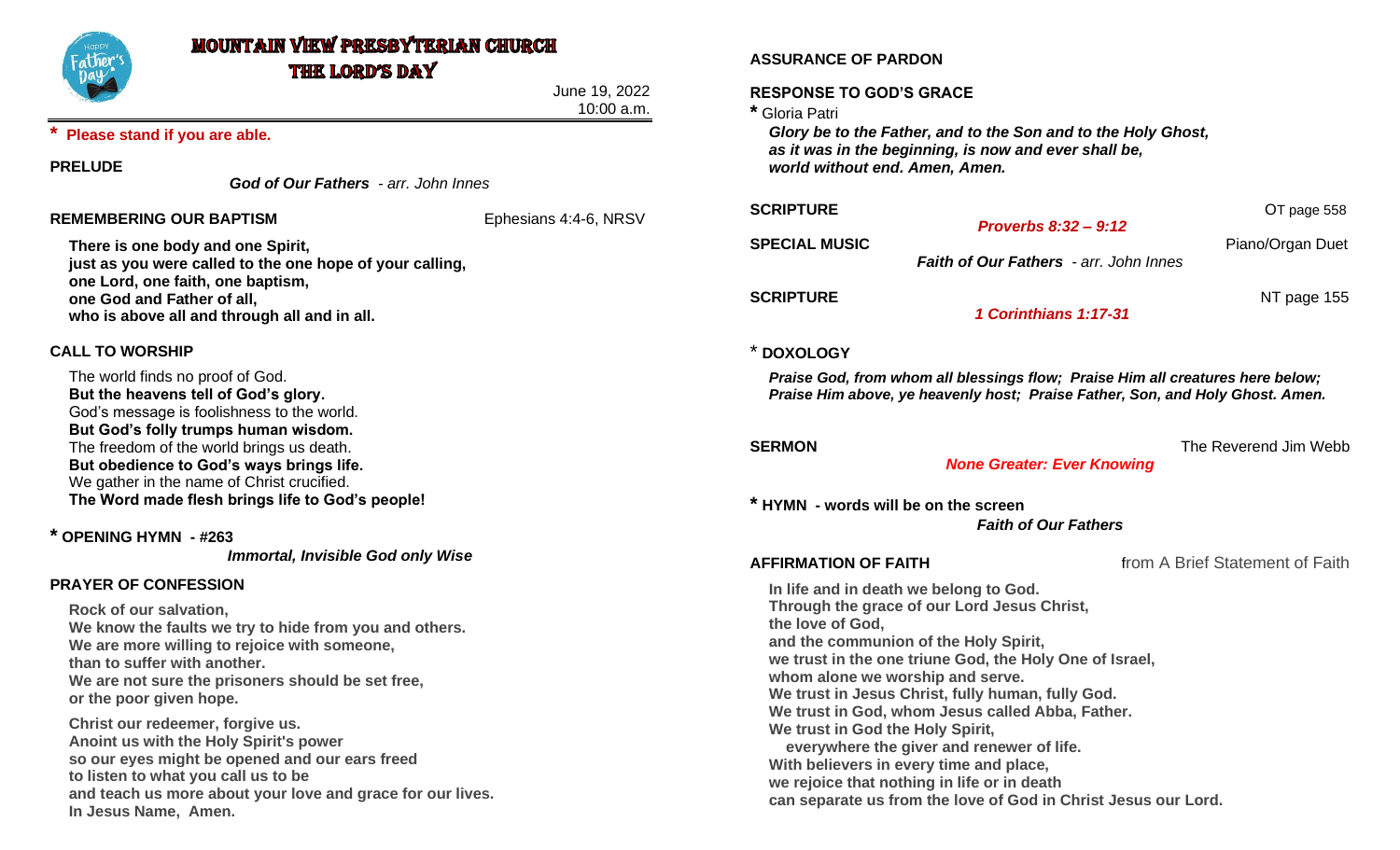**ANTHEM** Flute Solo

*Adoration - by Felix Borowsk*

**SCRIPTURE** OT page 234

*1 Samuel 2:1-8*

**\* HYMN** - **#383**

*My Faith Looks Up to Thee*

**CONGREGATIONAL LIFE**

**BENEDICTION**

**CLOSING MUSIC** 

*Festive Voluntary – arr. Robert Lau*

 $\begin{picture}(160,10) \put(0,0){\line(1,0){10}} \put(0,0){\line(1,0){10}} \put(0,0){\line(1,0){10}} \put(0,0){\line(1,0){10}} \put(0,0){\line(1,0){10}} \put(0,0){\line(1,0){10}} \put(0,0){\line(1,0){10}} \put(0,0){\line(1,0){10}} \put(0,0){\line(1,0){10}} \put(0,0){\line(1,0){10}} \put(0,0){\line(1,0){10}} \put(0,0){\line(1,0){10}} \put(0$ 

**Participants in today's service are:**

Kathryn Dunlevy-Wilson Liturgist Susan Chapman Flute Donna Fullerton Piano, Organ

David McArthur **Director of Music, Piano** 



The flowers today are placed by Larry and Terry Shores who are celebrating their 38<sup>th</sup> Wedding Anniversary. Congratulations!



# **MOUNTAIN VIEW PRESBYTERIAN CHURCH**

**2500 N. Garfield Avenue Loveland, Colorado 80538**

> **970-663-3810 [www.myMVPC.com](http://www.mymvpc.com/)**

 **Office Hours** *Monday – Thursday: 9:00 a.m. to 3:00 p.m. Friday: 9:00 a.m. to noon* **TLC line: 970-663-3810 or email tlcprayer@myMVPC.com**

**The Reverend James H. Webb The Reverend Robert D. Dooling, Pastor Emeritus Pastor Larry Shores**

**June 19, 2022**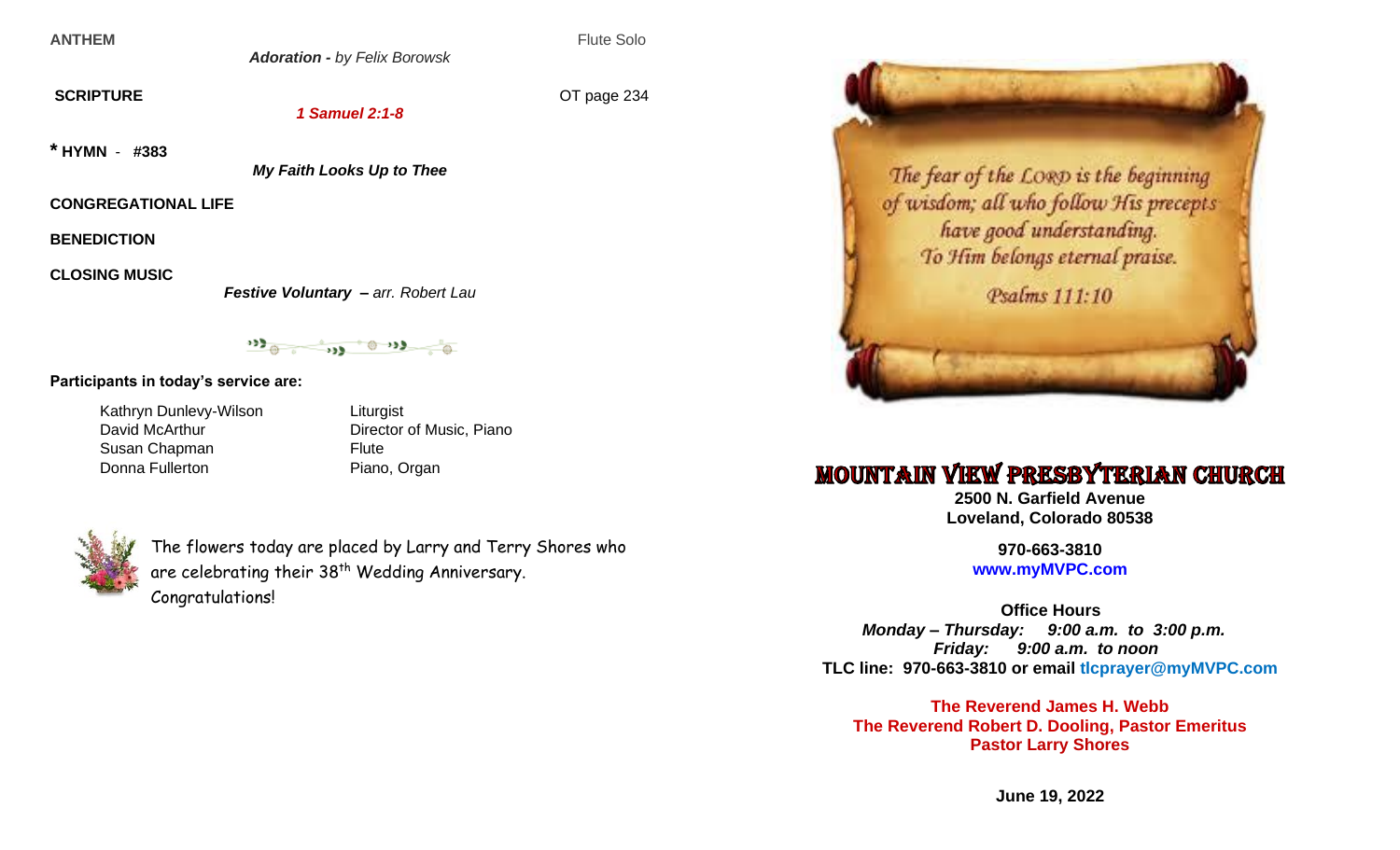| <b>Weekly Schedule</b>    |                                                                                                                                                                                                                                                           |
|---------------------------|-----------------------------------------------------------------------------------------------------------------------------------------------------------------------------------------------------------------------------------------------------------|
| Sunday:<br>6/19           | 10:00 am, Traditional Worship<br>$\bullet$<br>11:15 am, Bible Study with Rev. Bob - Chapel<br>$\bullet$<br>3:00 pm, Praise Team Rehearsal - Life Center<br>$\bullet$<br>5:00 pm, Common Table - Life Center<br><b>Make reservations at www.myMVPC.com</b> |
| Monday:<br>6/20           |                                                                                                                                                                                                                                                           |
| Tuesday:<br>6/21          |                                                                                                                                                                                                                                                           |
| <b>Wednesday:</b><br>6/22 | 8:00 am, Men's Breakfast at the Village Inn<br>$\bullet$                                                                                                                                                                                                  |
| Thursday:<br>6/23         | 9:30 am, Bible Study "Paradise Lost" - Chapel<br>$\bullet$<br>12:30 pm, Spirit Filled Living - Library<br>7:00 pm, PNC, Room 1                                                                                                                            |
| <b>Friday</b><br>6/24     |                                                                                                                                                                                                                                                           |
| <b>Saturday</b><br>6/25   |                                                                                                                                                                                                                                                           |
| <b>Sunday</b><br>6/26     | 10:00 am, Traditional Worship<br>$\bullet$<br>11:15 am, Bible Study with Rev. Bob - Chapel<br>3:00 pm, Praise Team Rehearsal - Life Center<br>5:00 pm, Common Table - Life Center<br><b>Make reservations at www.myMVPC.com</b>                           |

## **Announcements**

1. Don't forget to sign the Friendship Pad. It's a small thing but very important.

2. Greeters are needed for Sunday Worship at 10:00 am. A Sign-up sheet is at the Check-in Table or contact Kimberly Caldwell.

3. The Family Room (Room 110) is open every Sunday morning for your use. Live stream of worship, toys and activities for children, privacy for nursing parents, and changing tables or bathroom available.

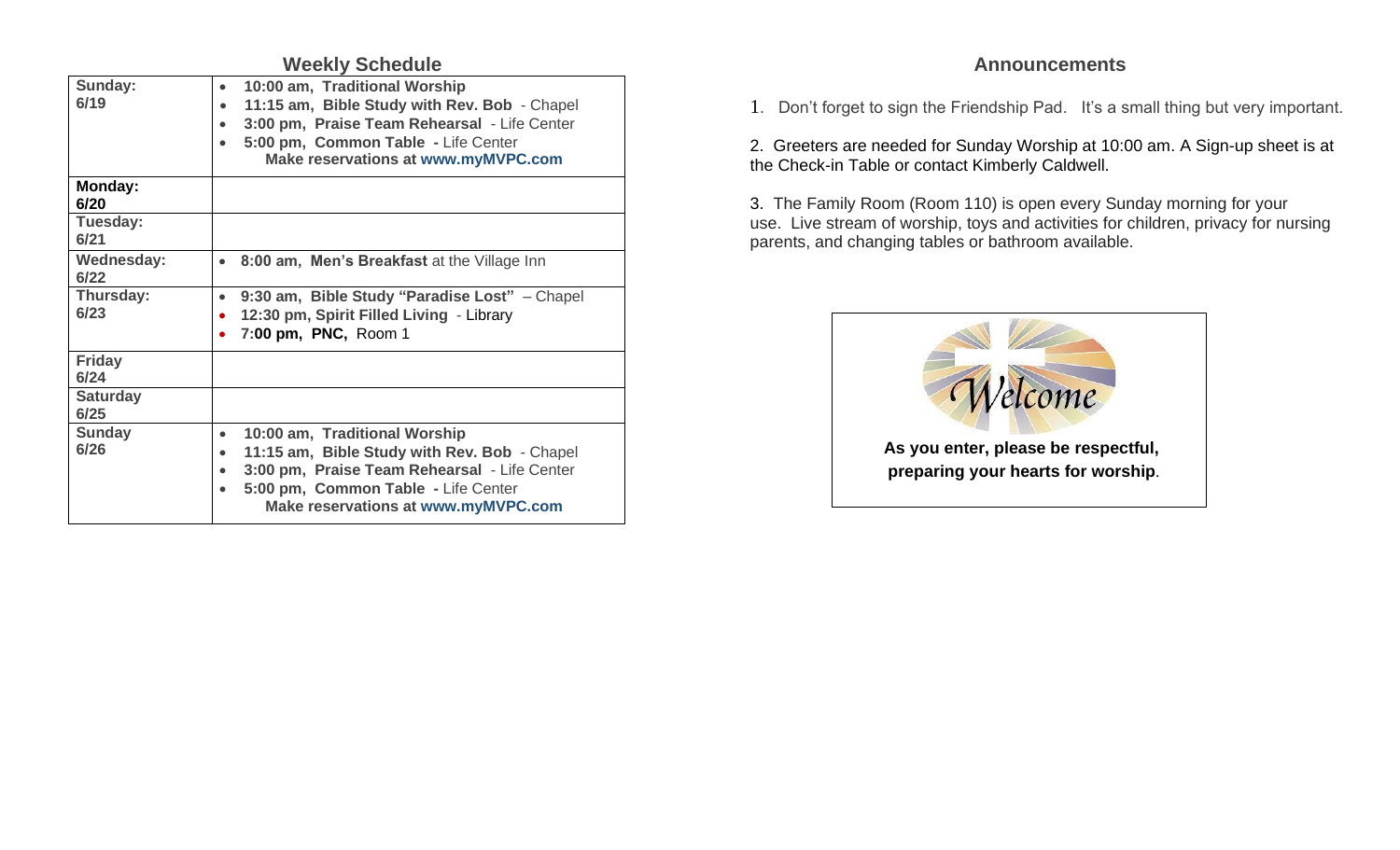# **Proverbs 8:32-9:12 NRSVue**

- **<sup>32</sup>** "And now, my children, listen to me: happy are those who keep my ways.
- **<sup>33</sup>** Hear instruction and be wise, and do not neglect it.
- **<sup>34</sup>** Happy is the one who listens to me, watching daily at my gates, waiting beside my doors.
- **<sup>35</sup>** For whoever finds me finds life and obtains favor from the LORD,
- **<sup>36</sup>** but those who miss me injure themselves; all who hate me love death."

## **Wisdom's Feast**

- **9** Wisdom has built her house; she has hewn her seven pillars.
- **<sup>2</sup>** She has slaughtered her animals; she has mixed her wine; she has also set her table.
- **<sup>3</sup>** She has sent out her female servants; she calls from the highest places in the town,
- **4** "You who are simple, turn in here!" To those without sense she says,
- **5** "Come, eat of my bread and drink of the wine I have mixed.
- **6** Lay aside immaturity and live, and walk in the way of insight."

## **General Maxims**

- **<sup>7</sup>** Whoever corrects a scoffer wins abuse; whoever rebukes the wicked gets hurt.
- **<sup>8</sup>** Do not rebuke a scoffer, lest he hate you; rebuke the wise, and he will love you.
- <sup>9</sup> Give instruction<sup>®</sup> to the wise, and they will become wiser still;

 teach the righteous, and they will gain in learning. **<sup>10</sup>** The fear of the LORD is the beginning of wisdom, and the knowledge of the Holy One is insight. **<sup>11</sup>** For by me your days will be multiplied, and years will be added to your life. **<sup>12</sup>** If you are wise, you are wise for yourself; if you scoff, you alone will bear it.

# **1 Corinthians 1:17-31 NRSVue**

**<sup>17</sup>** For Christ did not send me to baptize but to proclaim the gospel—and not with eloquent wisdom, so that the cross of Christ might not be emptied of its power. **<sup>18</sup>** For the message about the cross is foolishness to those who are perishing, but to us who are being saved it is the power of God. **<sup>19</sup>** For it is written, "I will destroy the wisdom of the wise,

and the discernment of the discerning I will thwart."

**<sup>20</sup>** Where is the one who is wise? Where is the scholar? Where is the debater of this age? Has not God made foolish the wisdom of the world? **<sup>21</sup>** For since, in the wisdom of God, the world did not know God through wisdom, God decided, through the foolishness of the proclamation, to save those who believe. **<sup>22</sup>** For Jews ask for signs and Greeks desire wisdom, **<sup>23</sup>** but we proclaim Christ crucified, a stumbling block to Jews and foolishness to gentiles, **<sup>24</sup>** but to those who are the called, both Jews and Greeks, Christ the power of God and the wisdom of God. **<sup>25</sup>** For God's foolishness is wiser than human wisdom, and God's weakness is stronger than human strength.

**<sup>26</sup>** Consider your own call, brothers and sisters: not many of you were wise by human standards, not many were powerful, not many were of noble birth. **<sup>27</sup>** But God chose what is foolish in the world to shame the wise; God chose what is weak in the world to shame the strong; **<sup>28</sup>** God chose what is low and despised in the world, things that are not, to abolish things that are, **<sup>29</sup>** so that no one might boast in the presence of God. **<sup>30</sup>** In contrast, God is why you are in Christ Jesus, who became for us wisdom from God, and righteousness and sanctification and redemption, **<sup>31</sup>** in order that, as it is written, "Let the one who boasts, boast in the Lord."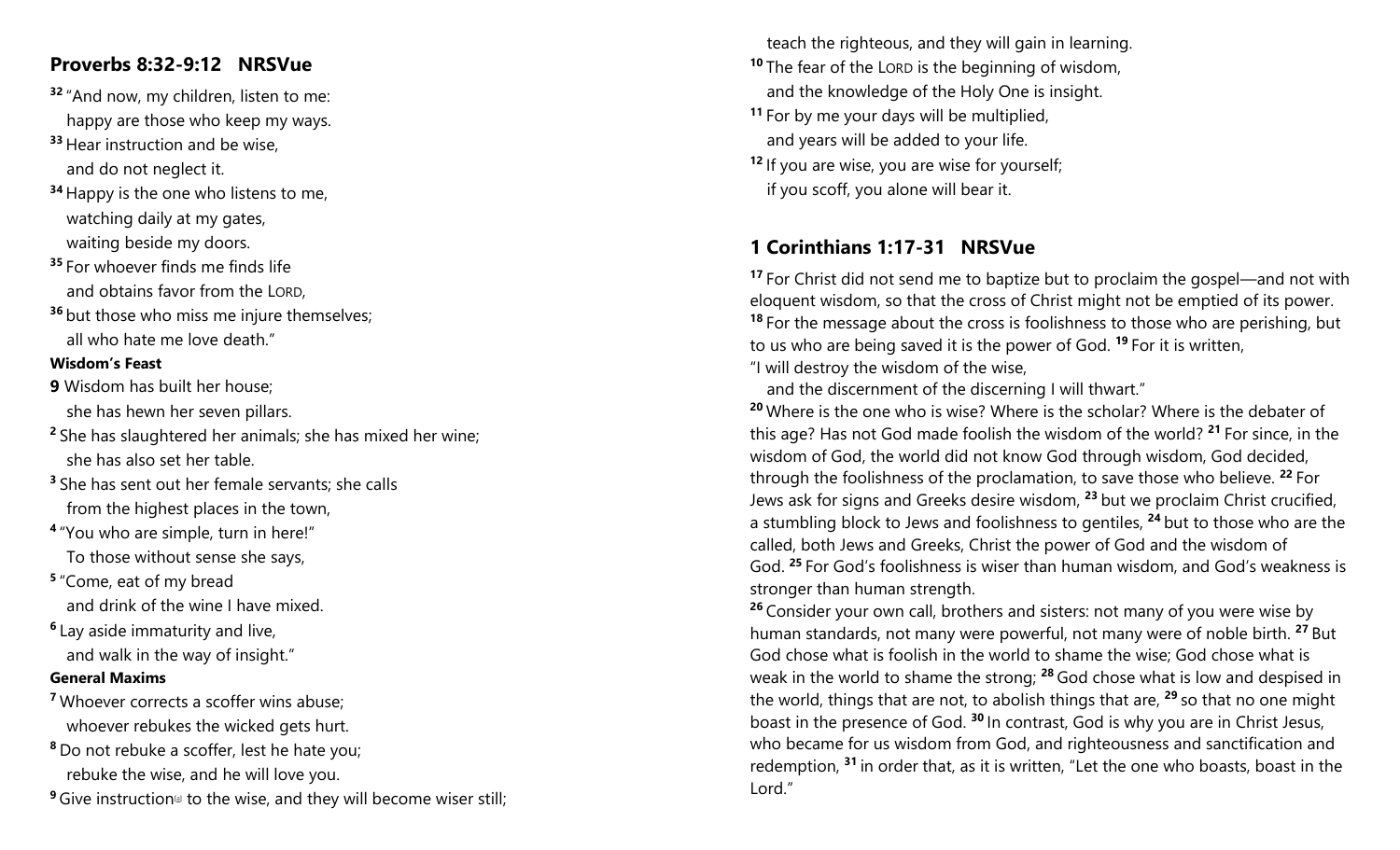# **1 Samuel 2:1 - 8 NRSVue**

**2** Hannah prayed and said, "My heart exults in the LORD ; my strength is exalted in my God . My mouth derides my enemies because I rejoice in your victory. **<sup>2</sup>** There is no Holy One like the LORD , no one besides you; there is no Rock like our God. **<sup>3</sup>** Talk no more so very proudly; let not arrogance come from your mouth, for the LORD is a God of knowledge, and by him actions are weighed. **<sup>4</sup>** The bows of the mighty are broken , but the feeble gird on strength. **<sup>5</sup>** Those who were full have hired themselves out for bread , but those who were hungry are fat with spoil. The barren has borne seven, but she who has many children is forlorn. **<sup>6</sup>** The LORD kills and brings to life; he brings down to Sheol and raises up. **<sup>7</sup>** The LORD makes poor and makes rich; he brings low; he also exalts. <sup>8</sup> He raises up the poor from the dust; he lifts the needy from the ash heap to make them sit with princes and inherit a seat of honor. For the pillars of the earth are the LORD's, and on them he has set the world.

# Immortal, Invisible, God Only Wise #263

Immortal, invisible, God only wise, In light inaccessible hid from our eyes, Most blessed, most glorious, the Ancient of Days, Almighty, victorious, Thy great name we praise.

Unresting, unhasting, and silent as light, Nor wanting, nor wasting, Thou rulest in might; Thy justice like mountains high soaring above Thy clouds , which are fountains of goodness and love.

To all life Thou givest, to both great and small; In all life Thou livest, the true life of all; We blossom and flourish like leaves on the tree. Then wither and perish, but n aught changeth Thee.

Thou reignest in glory, Thou rulest in light, Thine angels adore Thee, all veiling their sight; All praise we would render; O help us to see 'Tis only the splendor of light hideth Thee!

Text: Walter Chalmers Smith, 1867; alt. 1987 Music: *St. Denio* Welsh folk melody; adpt. Caniadau y Cyssegr, 1839 Copyright: Public Domain